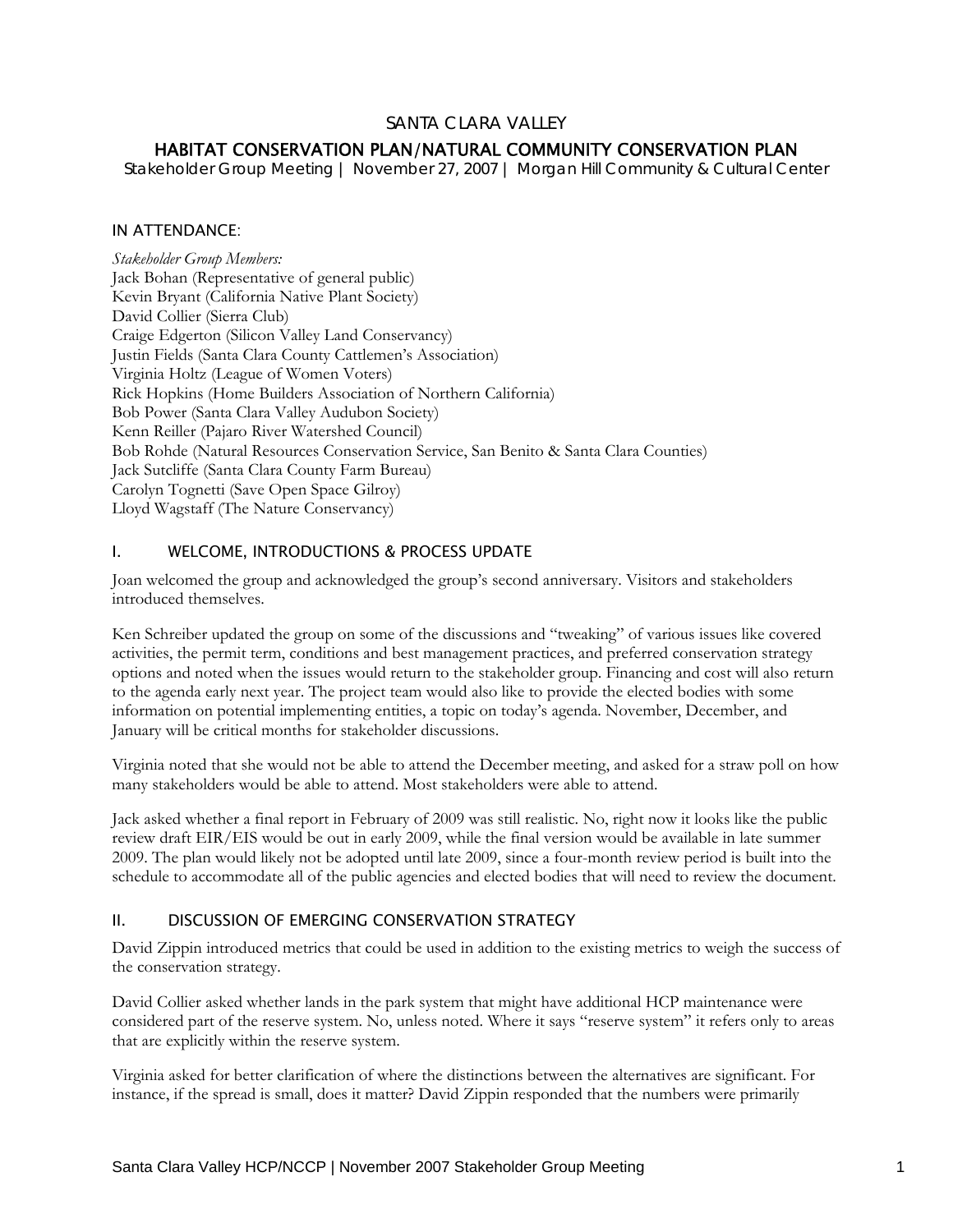intended to be a ranking of sorts—in many cases, the difference is not significant. Kenn Reiller asked how changes in the value of the dollar and interest rates would be factored in. There is a methodology for this, although all values are in 2007 dollars. It is assumed that both land values and operation costs will increase over time, though.

One stakeholder asked how Jones & Stokes arrived at these numbers. For many metrics, there are multiple ways of calculating the numbers. Some were calculated based on standard practices in the field, while others are specifically based on assumptions about how this HCP will function. There is no standard list for metrics of this type, so David Zippin devised this to try to get at these concerns. Jerry Smith noted some concerns about measuring water protection, since in some areas you can protect large amounts, but have little effect on fish communities because the waters are upstream. For other species, however, that protection might be very beneficial.

David Collier asked how much the metrics might change if they also considered actions on land in existing parks. David Zippin noted that any actions on existing protected lands would not be considered protection they are already protected. So as far as measuring protection, the metrics only consider new land acquisition. However, actions on protected lands will be factored into costs.

David Zippin reviewed the conservation focus areas. Several stakeholders raised questions about how CDF fights fires and how an MOU with them might benefit the reserves. Parts of the parks where the HCP entity is involved in maintenance would also fall under this agreement.

The HCP is considering budgeting for contract fire equipment and crews in order to do controlled burns in an appropriate manner.

The Plan is likely to allocate \$500,000 on a feasibility study to explore wildlife connectivity and an additional \$1.5 million in seed money to be used to improve connectivity.

Ken Schreiber also noted that Dave Johnson of Fish and Game reports that they know much too little about wildlife movement to make specific recommendations on appropriate mitigation measures, such that they are not confident that the recommended mitigations for the Coyote Valley Specific Plan are still appropriate. Thus, it seems prudent to spend money first on studying the issue and to provide seed money. Three connection areas would be the focus of the wildlife connectivity study and subsequent actions: a mid-Coyote Valley crossing somewhere in the area from north of to south of the Coyote Valley Specific Plan; Pacheco Creek Watershed/Highway 152 including the area from the eastern County boundary to the area from Coe Park to San Felipe Lake; and the South County/Pajaro Watershed connection between the hills on the eastern and western sides of the Valley.

One stakeholder asked how other plans have dealt with wildlife connectivity. East Contra Costa County deals with it similarly, primarily focusing on connecting existing protected areas. However, in Southern California, some HCPs have modified roadways or otherwise protected connectivity in creative ways, and there may be something to learn from this.

Jerry added details about aquatic versus terrestrial environments, and noted that some interventions could support steelhead—for instance, you can create an open canopy or place boulders alongside to create fast water pockets.

A visitor asked whether the plan might consider pulling trees over to create an open canopy, rather than girdling them to kill them. Generally letting dead trees remain standing and then falling naturally is a better biological option than cutting live trees to fall into or along a creek.

Jack asked about the High Speed Rail Authority and their preference for Pacheco Pass—how will this affect the reserves? This will change cumulative effects but the High Speed Rail project is not a covered activity and thus will, when and if the time comes, need separate endangered species permits.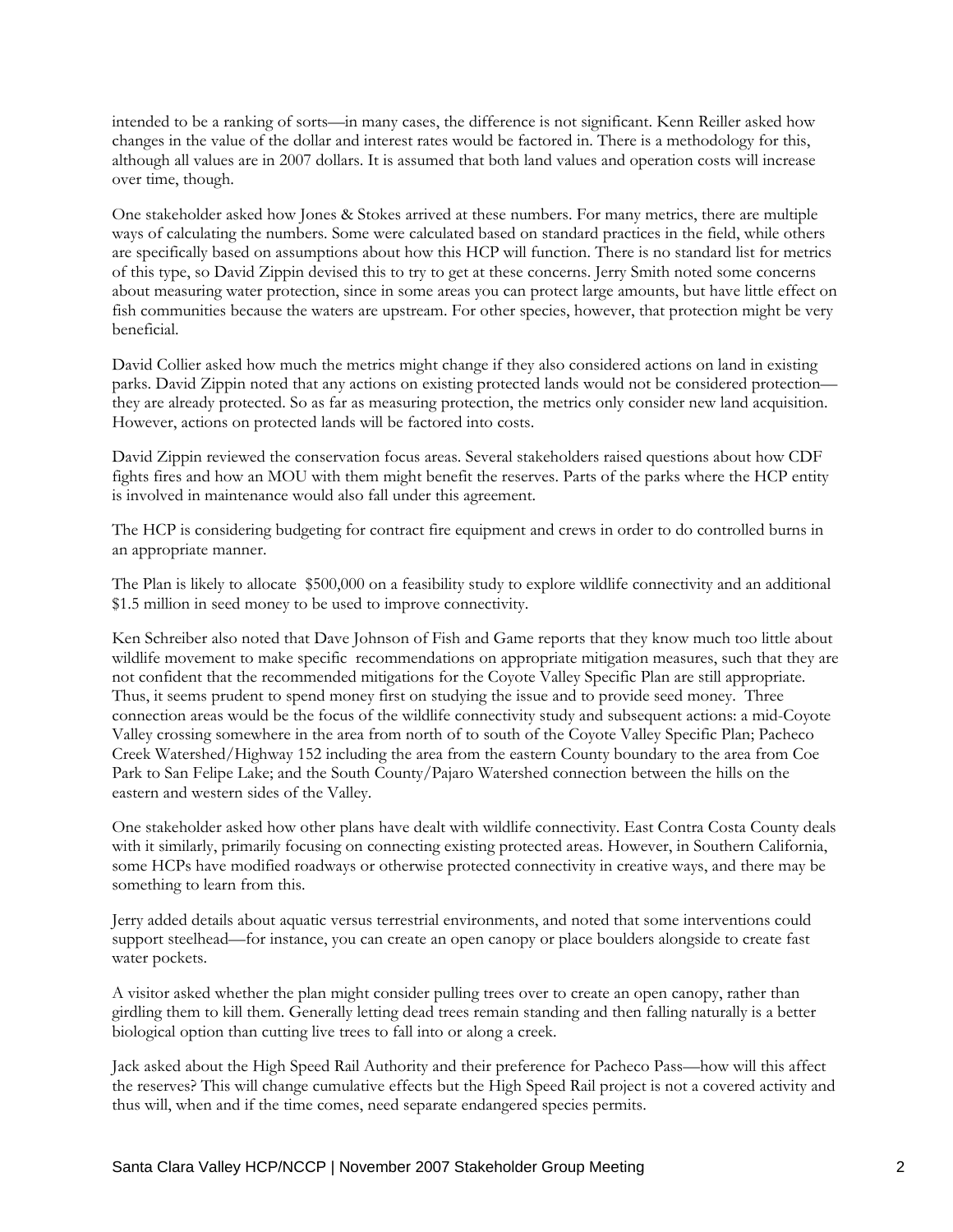One stakeholder asked whether the plan could have a different alternative for different areas, or whether a single alternative needed to be selected. David Zippin noted that the next draft will have a preferred alternative, which will be drawn from elementsof the three alternatives proposed in Draft Chapter 5. The idea is that the information on three draft alternatives will be removed and replaced with one preferred conservation alternative. A number of stakeholders lauded this, observing that they hadn't realized that this was the case.

## III. DISCUSSION OF CRITERIA FOR PLAN IMPLEMENTING ENTITY AND ORGANIZATIONAL OPTIONS

Ken Schreiber introduced the many options for implementing entities. Ken asked for some feedback on what stakeholders have experienced with other groups.

Ken reviewed the criteria:

- 1. Legal authority
- 2. Control and accountability
- 3. Efficiency
- 4. Capacity and Capability
- 5. Revenue Generation & Management
- 6. Stability and Durability
- 7. Focus
- 8. Credibility
- 9. Timing

Jack observed that the Liaison Group did not seem especially interested in creating another government agency, which might leave existing agencies.

Ken asked how comfortable the group would be with the Water District or Santa Clara County as the implementing entity. Ken clarified that things such as a joint-powers agency have not been ruled out, but there were some concerns within the Liaison Group about creating new bureaucracy. Some members felt that there could be a better use of existing resources by using an existing agency.

Some stakeholders were concerned that the two suggested agencies had other goals that might cloud implementation of the HCP. A group like the Open Space Authority could potentially be the managing agency, but could not serve as the implementing agency itself. However, if management is contracted out, it doesn't seem that the creation of a new implementing agency would actually create much new bureaucracy. David Zippin noted that the financial forecast calls for a staff of sixteen.

Lloyd felt this could be a procedural question—for instance, a joint powers authority could delegate much of the work to the Open Space Authority. However, there is not a strong history of local entities working well together, and there may be some important policy decisions for the implementing entity to make.

Rick suggested creating a matrix of what actually needs to occur and who would need to be involved in that decision or project. It may be easier to lay this out first and examine this to see what the best implementation plan would be. Right now, it's very difficult to know what a board would do, what a partner would do, who might manage the land, etc.